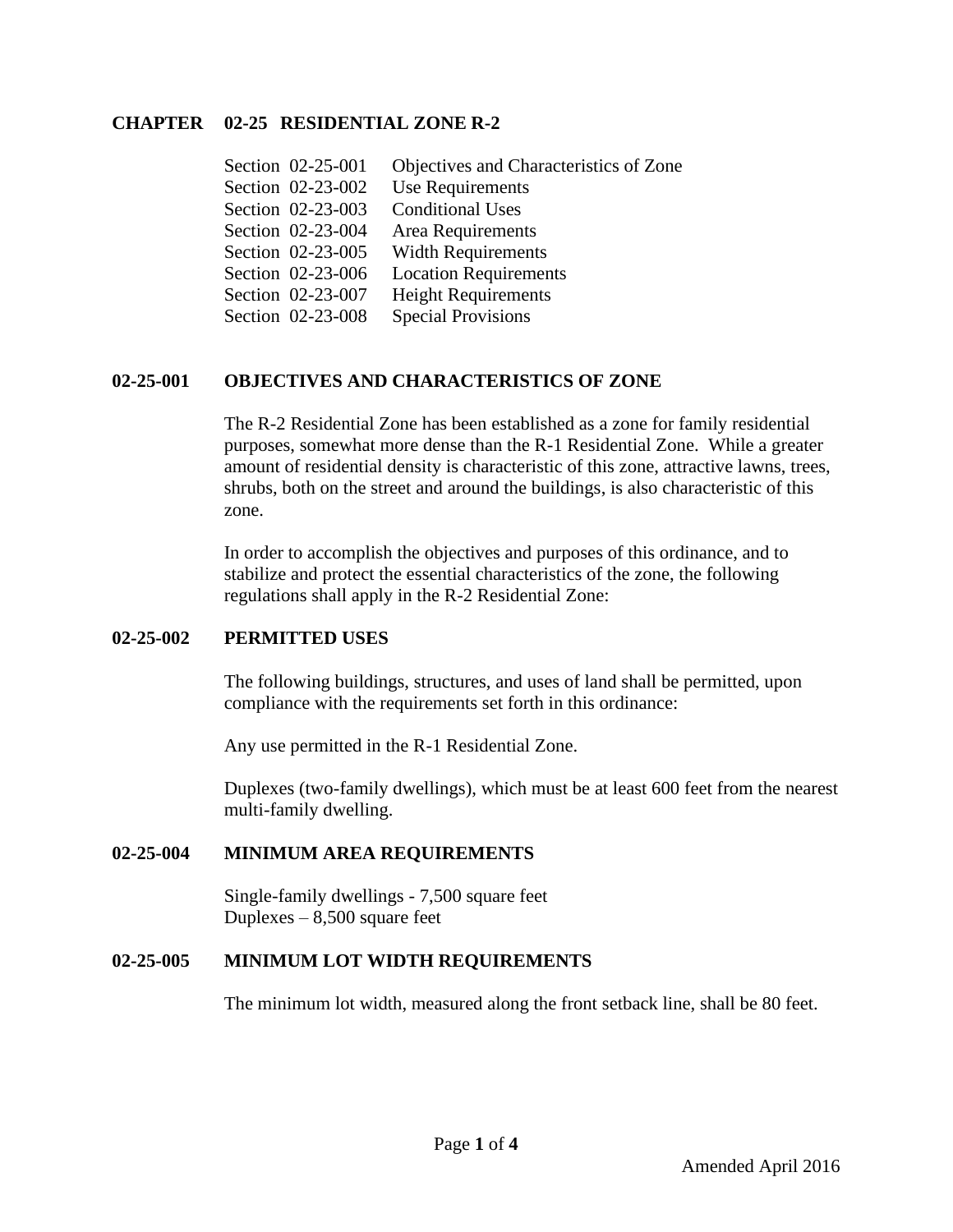### **02-25-006 LOCATION REQUIREMENTS**

### MINIMUM SETBACKS FROM <sup>1</sup>ROAD RIGHT-OF-WAY LINES:

1. Main buildings on INTERIOR LOTS:

Front: 30 feet Side: 8 feet (20 feet minimum for both sides combined) Rear: 30 feet

2. Main buildings on CORNER LOTS:

Front: 30 feet Side: 20 feet on street-side, and 8 feet on interior side Rear: 20 feet (8 feet for dwellings with attached garage or carport)

3. Main buildings on CUL-DE-SAC LOTS:

Front: 30 feet measured perpendicular to a straight line between the front lot corners, and no less than 25 feet from the turn-around or cul-de-sac right-of-way.

Side: 8 feet

Rear: 30 feet measured perpendicular from the rear wall of the home to the lot line. In no case shall any part of the home be closer than 8 feet to any lot line, and in no case shall any two homes on adjacent lots be closer than 20 feet.

4. Accessory buildings<sup>2</sup>:

Front: 30 feet

Side: 3 feet unless the accessory building is located within 5 feet of the rear of the main building, then the side setback is the same as the main building.

Rear: 3 feet.

One story detached accessory structures located 5 or more feet behind the main building are exempt from permit and location requirements provided that the floor area does not exceed 200 square feet.

# Setbacks (in feet) street

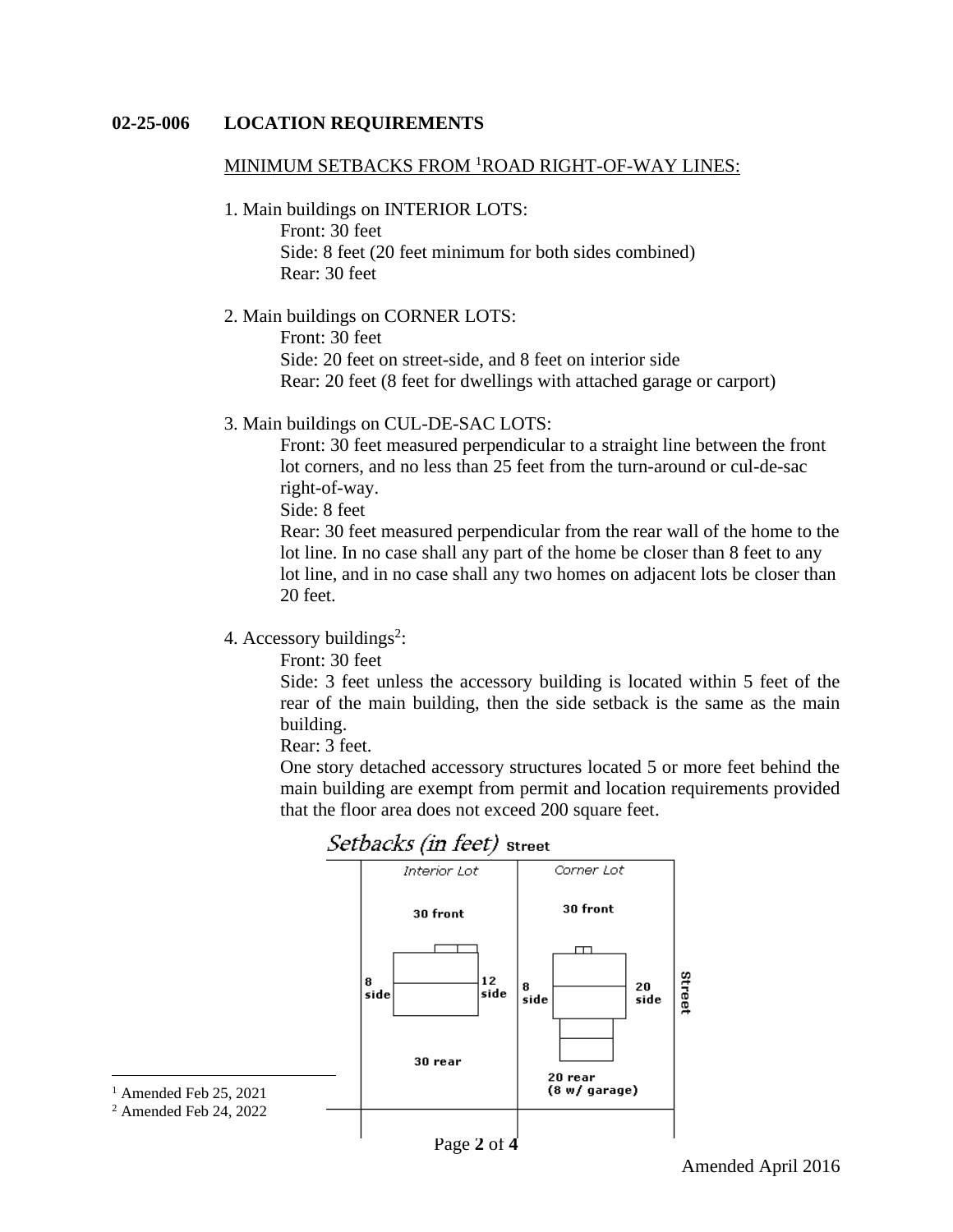# **02-25-007 HEIGHT REQUIREMENTS**

### Minimum None

Maximum – Thirty-five feet from grade to crown, except churches and schools. For buildings within 1,320 feet of airport property, the building plans shall be approved by the Federal Aviation Administration prior to issuance of a building permit.

# **02-25-008 SPECIAL PROVISIONS**

- 1. Plans showing proposed off-street parking layout and landscaping for churches and schools shall be submitted to and approved by the city building official prior to the issuance of a building permit. Said plans shall provide that all land not covered by buildings or by off-street parking space shall be landscaped as lawn, trees, shrubs, gardens, or ground cover and otherwise landscaped and maintained in accordance with good landscaping practice. Only twenty-five percent (25%) of the required front yard setback space shall be used for automobile parking, and the rest shall be landscaped and maintained with lawn, trees, shrubs, or group cover.
- 2. A bond or other financial guarantee shall be required, guaranteeing landscaping and other improvements within a year of occupancy. See 02-31 Subdivisions for the procedures of bonds.
- 3. At least eighty percent of the lot area not covered by buildings or parking shall be maintained as open space and shall be kept free from refuse and debris.
- 4. All residential dwellings shall be connected to a public sewer system.
- 5. The design for curb and gutter shall be either high back or modified high back according to UDOT standards.
- 6. Produce gardens shall have a 15 foot minimum setback measured from the curb.
- 7. For the purpose of determining front, side, and rear setback requirements, any part of the separate building situated within 5 feet of a dwelling, or other main building, shall be considered as a part of the main building, and not act as an accessory building.
- 8. All dwellings shall be supplied with culinary water, and plumbed in accordance with the current edition of International Plumbing Code in Utah.